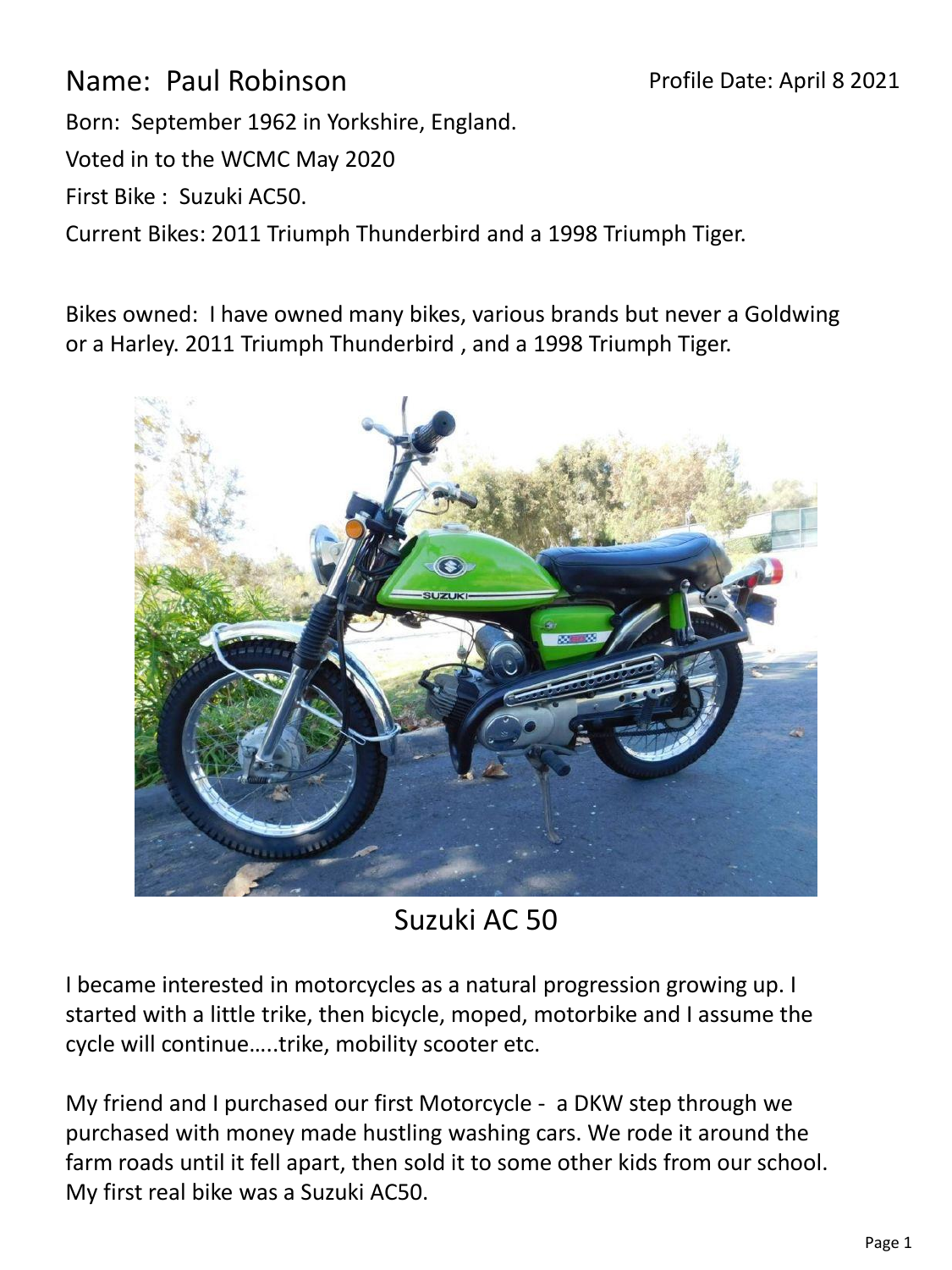I currently ride a 2011 Triumph Thunderbird and also a 1998 Triumph Tiger. While in the Air Force there were a lots of guys who had bikes, so the trade was fast and furious – I actually won a Kawasaki Z 200 in a bet. I did tend to go for the 'trials' bikes as the riding style suited (my then) tall skinny frame. The brand of choice was Suzuki – I particularly liked the TS series.

In more recent years (or since I got heftier) I've taken to 'flipping' bikes too, so tend to 'upgrade' quite frequently. Notables are Honda Super Magna, Honda ST1100, Yamaha V Star 1300, Yamaha Royal Star Venture. I tend to 'upgrade' quite frequently.

IE: I've just sold the Triumph Thunderbird and bought a Victory Cross Country Tour



Paul and Suzanne with the Victory Cross Country Tour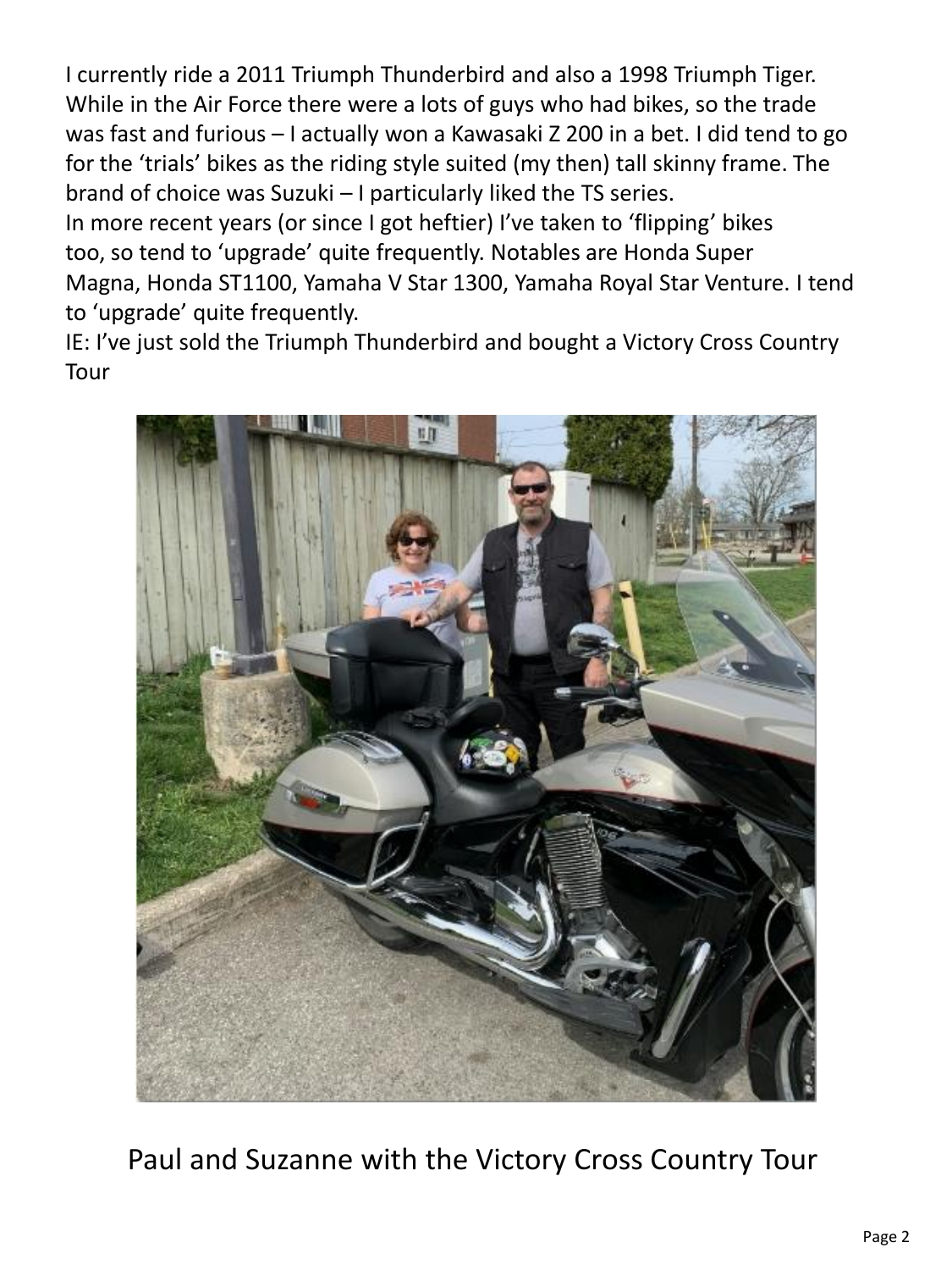The reason I joined the club is when my kids were younger I used to bring them along to the races, great action and value for the money. I always liked the atmosphere at the club, however, I was coaching rugby which took up all of my spare time and was doing no riding. As things slowed down and I got back into riding, I wanted to spend a little of that spare time with like-minded people. I think the club has a great cross-section of characters, great camaraderie, supports worthwhile Charities while having fun!! I like to think that I fit right in!!

Born in Yorkshire, England – my folks emigrated to South Africa when I was 7 years old, where I did all my schooling. At 17 we returned to the UK and I joined the Air Force (RAF) and served for 9 years. Upon leaving the RAF my work has taken me all over the world. I lived in Grand Cayman for 6 years and served as the Secretary of the Caribbean Rugby Union, which took me to all the islands on a regular basis. I returned to the UK for a couple of years then in 2001 emigrated to Canada and haven't looked back. I trained as an electronics engineer in the RAF and specialized in Surface to Air missiles. Upon leaving, I moved into IT eventually becoming a project manager. Then upon a whim I applied for a job on the railroad. Its the industry in which I now work. I do enjoy reading (and watching) the adventures of long distance riders and would love to undertake a great adventure. For me all the events at the club have an amusing bent as do most, if not all of the members.



Enjoying Dinner at the Mustache Ride  $P_{\text{page 3}}$